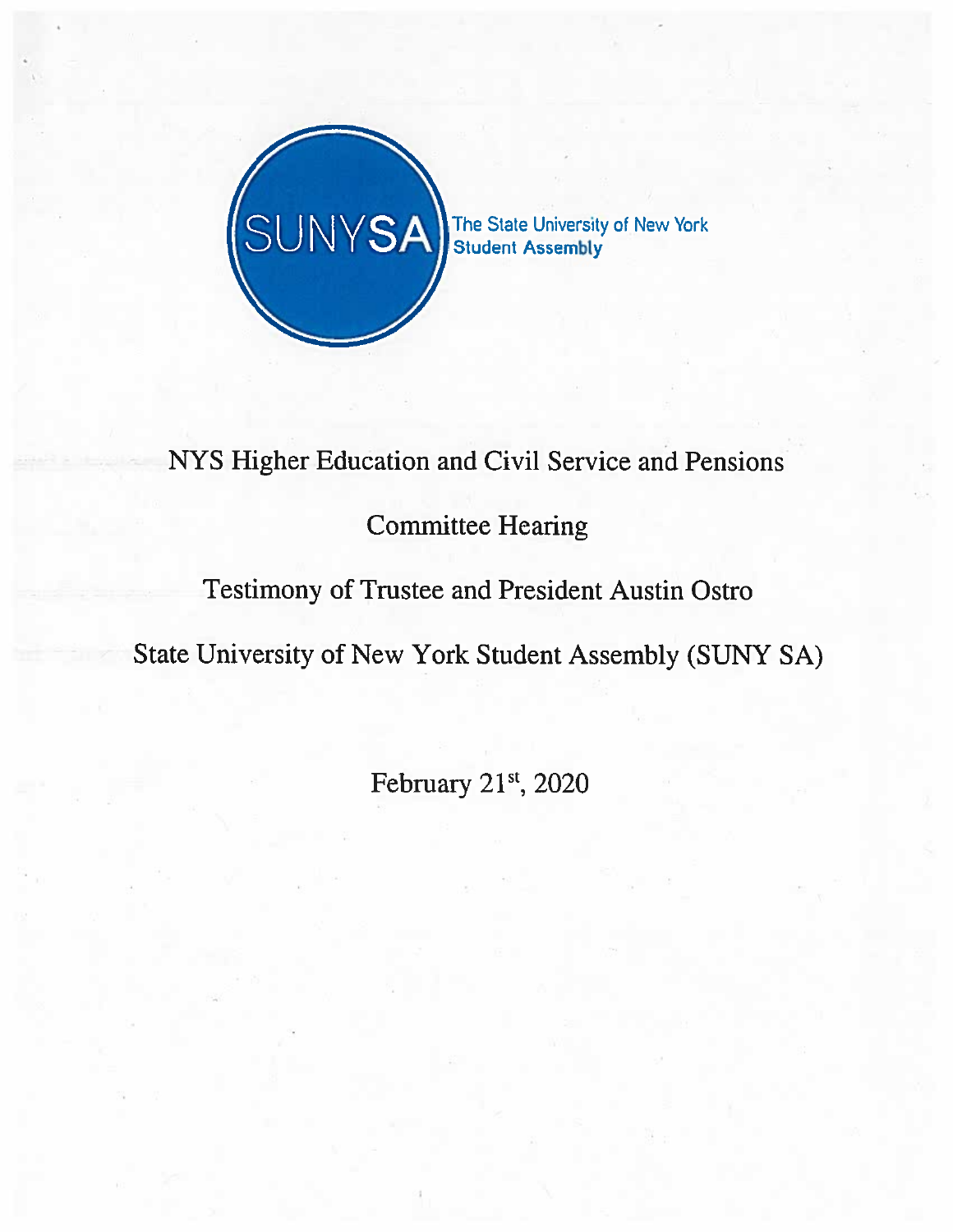#### NYS Higher Education and Civil Service and Pensions Committee Hearing Testimony of Trustee and President Austin Ostro State University of New York Student Assembly (SUNY SA)

#### February 21<sup>st</sup>, 2020

On behalf of the SUNY Student Assembly, and the 1.4 Million students of our grea<sup>t</sup> University system, we very much appreciate the tireless efforts of Committee Chair Gounardes, legislative colleagues, and staff for hosting <sup>a</sup> hearing to explore the idea of establishing <sup>a</sup> "civil service <sup>p</sup>ipeline" statewide in which graduating students are trained for and recruited directly into public sector jobs.

The Student Assembly is the recognized system-wide student governmen<sup>t</sup> supporting the students of SUNY. We are comprised of Student Leaders from across the state and represen<sup>t</sup> the students of the many University centers, colleges, technology colleges, and community colleges. In addition, we are also involved in advocacy on the local, state, and federal level. The President of the Student Assembly serves as the head of the organized student governmen<sup>t</sup> for all 64 campuses in the system and holds the position as the only student member of the SUNY board of trustees. Twice annually the Student Assembly brings together hundreds of student leaders from across the state and beyond to participate in student leadership conferences, where the organization's advocacy priorities are finalized, and members are offered the opportunity to network and learn leadership skills from students, campus and system administration, and world class faculty through various workshops and lectures.

Additionally, Student Assembly representatives meet on <sup>a</sup> monthly basis to coordinate advocacy efforts and further refine strategies towards the advancement of quality and affordability in public higher education. We operate <sup>a</sup> variety of committees focused on promoting academic excellence throughout the system and highlight areas of campus safety, disability services, gender equity, and sustainability.

The benefits to <sup>a</sup> career in civil service at the state level are far and wide. Not only does it provide <sup>a</sup> meaningful and purposeful vocation, but it offers practical benefits that many students seek when entering the workforce. Civil service careers provides prospective job growth, security, and competitive salary and benefits. Civil service is not just an occupation but <sup>a</sup> vocation in which all students should view as <sup>a</sup> viable career path.

Students across all of SUNY's 64 campuses aspire to live the State University motto: "To Learn, To Search, To Serve," and view civil service as <sup>a</sup> pathway to achieve this goal. However, educational debt and the rising cost of public higher education often dissuades students who are passionate about civil service, to seek ajob in the private sector. 'According to <sup>a</sup> study by Duke University, <sup>a</sup> survey of 1,622 graduate school alumni found that 66% did not consider <sup>a</sup> civil service job because of debt incurred from their academic career. Fostering programs that

Erica Field , "Educational Debt Burden and Career Choice: Evidence from <sup>a</sup> Financial Aid Experiment at NYU Law School," American Economic Journal: Applied Economics, 2009, http://www.aeaweb.org/articles.php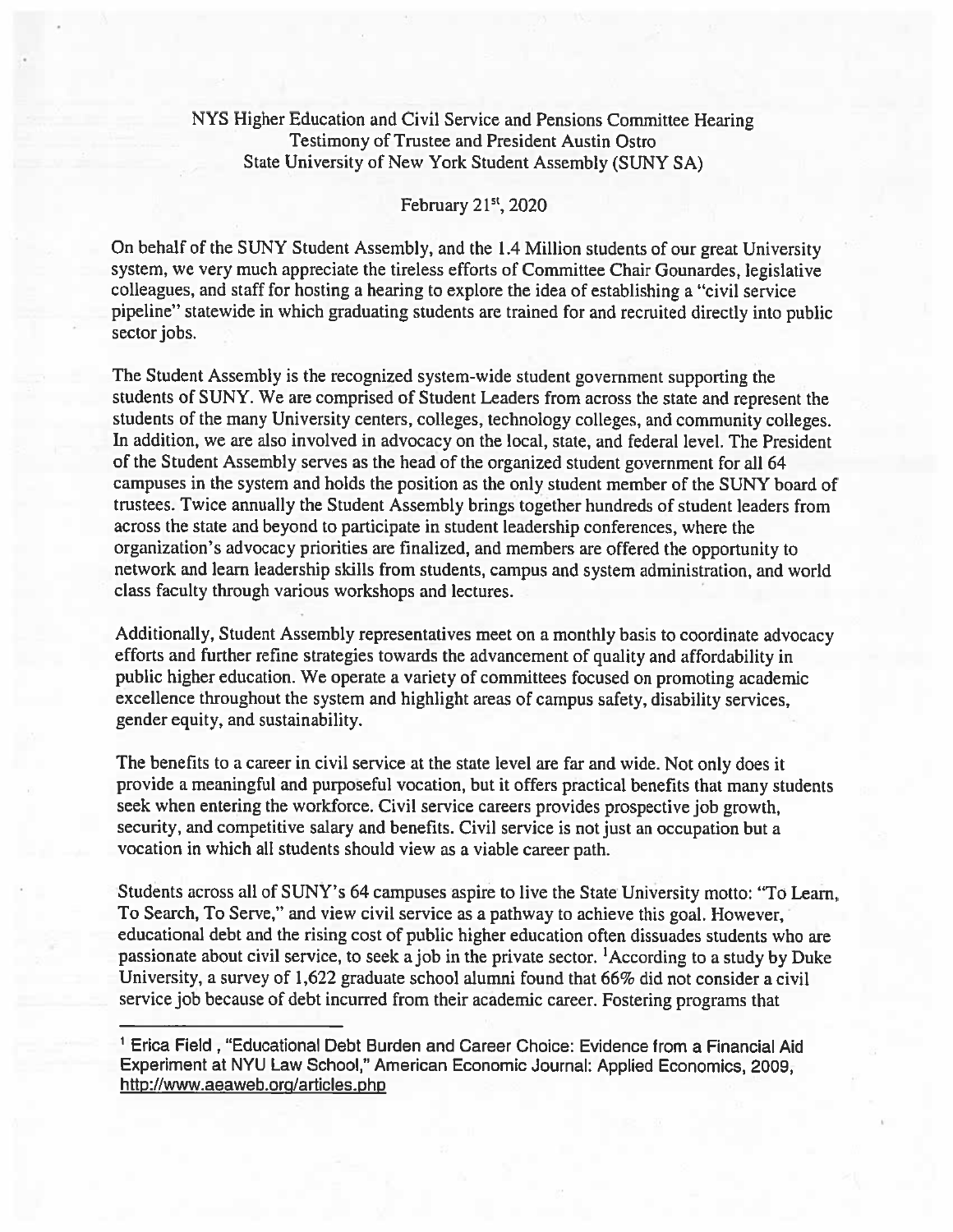promote loan forgiveness, contingent upon civil service to the state, would allow SUNY students the opportunity to pursue meaningful work without the burden of loan payments. For example, the New York State Get on your Feet Loan Forgiveness Program<sup>2</sup> provides 24 months of federal student loan relief, in return the participants serves in <sup>a</sup> civil or public interest organization. This program does just that; jumpstarts <sup>a</sup> career in public service without staggering loan payments.

Similar financial programs such as the NYS Public Service Loan Forgiveness<sup>3</sup> (PSLF) Program offers loan forgiveness, but only after the borrower has made <sup>120</sup> months' worth of qualifying payments prior to the PSLF application. This requirement makes it difficult for a recent graduate to enter <sup>a</sup> civil service job straight out of an undergraduate or graduate school program. Lowering the threshold for qualifying candidates is critical to opening <sup>a</sup> higher applicant pool.

Initiatives for current students such as the New York State internship program, Empire State Fellowship program, and New York State Senate and Assembly Page Program should continue to be supported. However, new opportunities can be created that offer currently enrolled students part time employment with the state in the anticipation it will be streamlined into <sup>a</sup> full time job after the completion of an academic program.

Establishing <sup>a</sup> <sup>p</sup>ipelines for students committed to civil and public service both during and after their academic career ensures the State and University's commitment to excellence and will uphold the state promise of success in New York.

<sup>2</sup> https://ag.ny.gov/loan-forgiveness-options

<sup>3</sup> https://studentaid.gov/manage-loans/forgiveness-cancellation/public-service